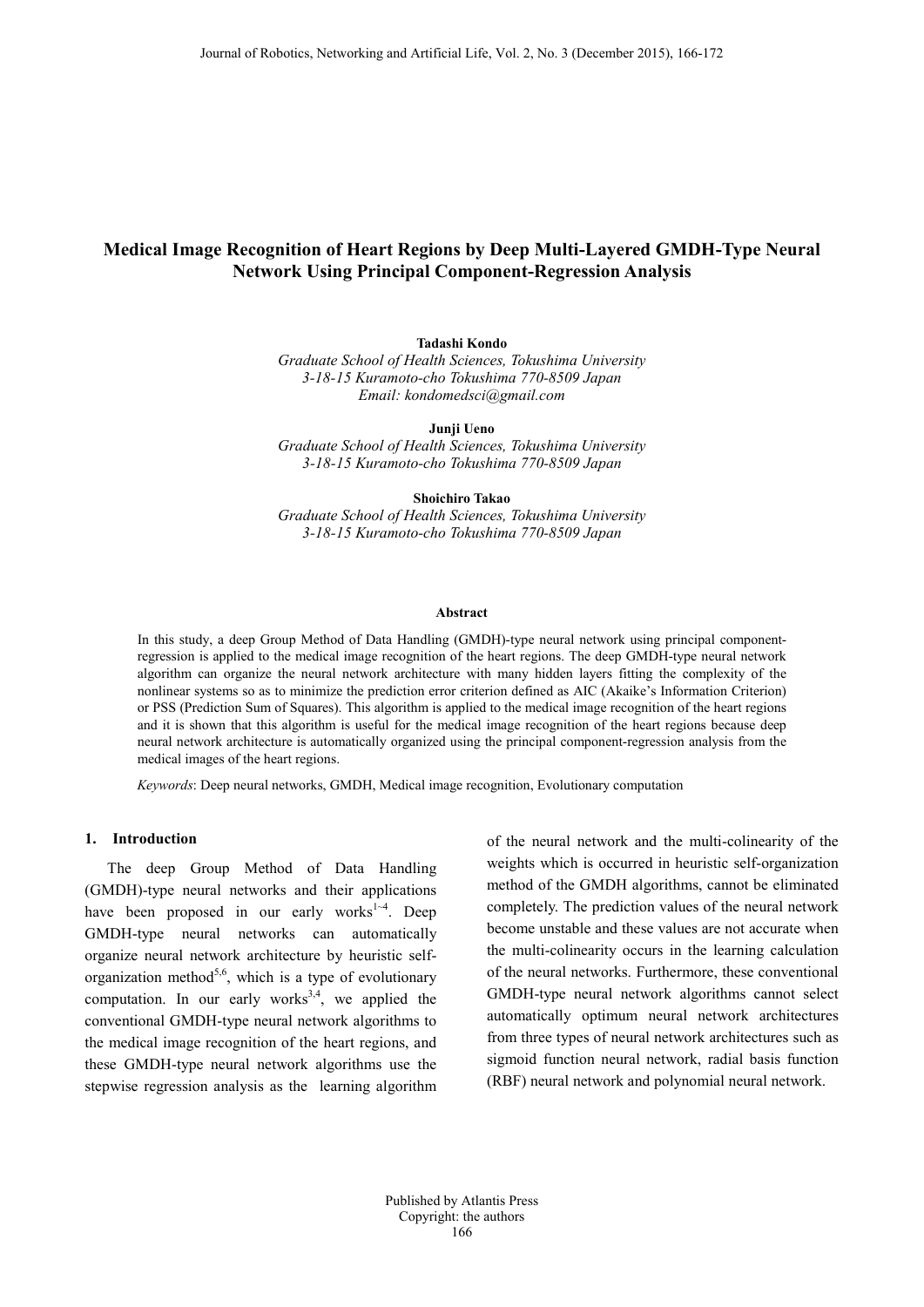In this study, a deep GMDH-type neural network algorithm using the principal component-regression analysis is developed and applied to the medical image recognition of the heart regions. In this algorithm, the principal component-regression analysis is used as the learning algorithm of the neural network and the stable and accurate prediction values are obtained. Furthermore, optimum neural network architecture is automatically selected from three types of neural network architectures such as sigmoid function neural network, radial basis function (RBF) neural network and polynomial neural network so as to minimize the prediction error criterion defined as AIC (Akaike's Information Criterion)<sup>7</sup> or PSS (Prediction Sum of Squares) $8$ . This algorithm is applied to the medical image recognition of the heart regions and results show that the deep GMDH-type neural network algorithm is useful for the medical image recognition of the heart regions.

# 2. **Heuristic self-organization**<sup>5,6</sup>

The architectures of the GMDH-type neural networks are automatically organized using the heuristic self-organization method. The heuristic selforganization method is constructed by the following five procedures.

# **(1) Separating original data into training and test sets.**

The original data are separated into training and test sets. The training data are used for estimating the parameters of the partial descriptions which describe the partial relationships of the nonlinear system. The test data are used for organizing the complete description which describes the complete relationships between the input and output variables of the nonlinear system.

## **(2) Generating the combinations of the input variables in each layer.**

All combinations of two input variables  $(x_i, x_j)$  are generated in each layer. The number of combinations is *P*!  $/(p-2)$ !2!). Here, *p* is the number of input variables.

### **(3) Calculating the partial descriptions.**

For each combination, the partial descriptions of the nonlinear system are calculated by applying the regression analysis to the training data. The output variables of the partial descriptions are called as intermediate variables.

### **(4) Selecting the intermediate variables.**

The *L* intermediate variables which give the *L* smallest test errors calculated using the test data, are selected from the generated intermediate variables. The selected *L* intermediate variables are set to the input variables of the next layer. The same procedures from procedure (2) to (4) are iterated and the multi-layered architecture is organized.

# **(5) Stopping the multi-layered iterative computation.**

When the errors of the test data in each layer stop decreasing, the iterative computation is terminated. Finally, the complete description of the nonlinear system is constructed by using the partial descriptions generated in each layer.

 Heuristic self-organization method is a type of evolutionary computation.

## **3. Deep multi-layered GMDH-type neural network**

Fig.1 shows the architecture of the deep multilayered GMDH-type neural network. This neural network is organized by heuristic self-organization method. Procedures for determining architecture of deep GMDH-type neural network conform to the following:



Fig.1 Architecture of the deep GMDH-type neural network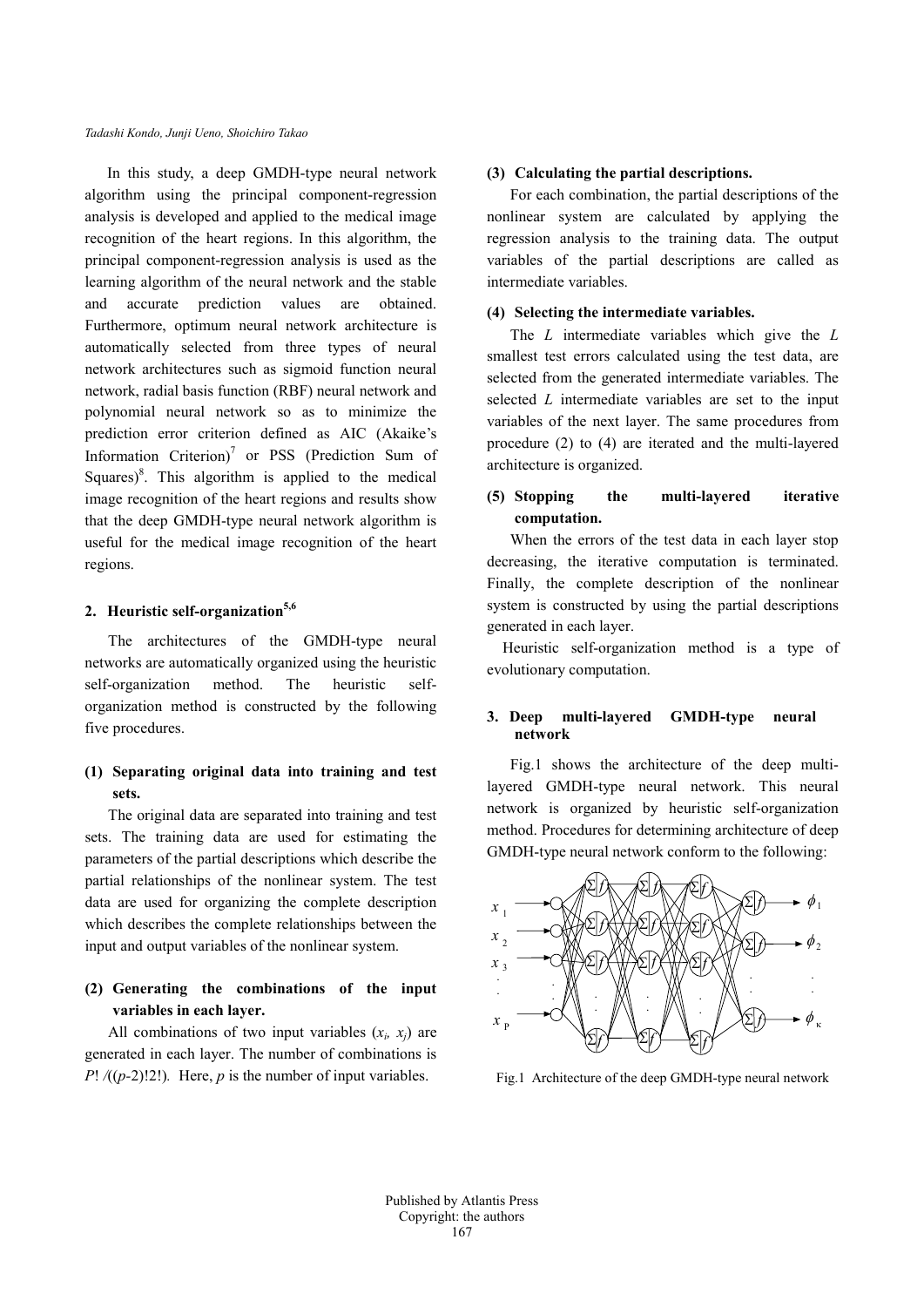### **3.1** *The first layer*

where 
$$
x_j
$$
 ( $j=1,2,...,p$ ) (1)  
where  $x_j$  ( $j=1,2,...,p$ ) are input variables of the nonlinear  
system, and p is the number of input variables.

### **3.2** *The second layer*

All combinations of *r* input variables are generated, and *r* is the number of input variables in each combination. For each combination, optimum neuron architectures are automatically selected from the first and second type neuron architectures. Furthermore, deep GMDH-type neural network algorithm can select optimum neuron architecture from three types of neuron architectures such as sigmoid function neuron, RBF neuron and polynomial neuron. Neuron architectures of the first and second type neurons in each neural network architecture are shown as follows.

#### **(1) Sigmoid function neural network**

### **1) The first type neuron**

Σ: (Nonlinear function)

$$
z_k = w_l u_i + w_2 u_j + w_3 u_i u_j + w_4 u_i^2 + w_5 u_j^2 - w_0 \theta_l
$$
\n
$$
f: \text{(Nonlinear function)}
$$
\n
$$
\tag{2}
$$

$$
y_k = \frac{1}{1 + e^{(-z_k)}}\tag{3}
$$

**2) The second type neuron**

### Σ: (Linear function)

$$
z_k = w_l u_l + w_2 u_2 + w_3 u_3 + \dots + w_r u_r - w_0 \theta_l \ (r < p) \ (4)
$$

*f* : (Nonlinear function)

$$
y_k = \frac{1}{1 + e^{(-z_k)}}\tag{5}
$$

### **(2) Radial basis function neural network**

## **1) The first type neuron**

Σ: (Nonlinear function)

$$
z_k = w_l u_i + w_2 u_j + w_3 u_i u_j + w_4 u_i^2 + w_5 u_j^2 - w_0 \theta_l
$$
 (6)  
*f*: (Nonlinear function)

 $\left( -z_k^2 \right)$ 

$$
y_k = e^{(-z_k^2)} \tag{7}
$$

# **2) The second type neuron**

Σ: (Linear function)

$$
z_k = w_l u_l + w_2 u_2 + w_3 u_3 + \dots + w_r u_r - w_0 \theta_l \ (r < p) \ (8)
$$
  
*f*: (Nonlinear function)

$$
y_k = e^{(-z_k^2)} \tag{9}
$$

#### **(3) Polynomial neural network**

#### **1) The first type neuron**

$$
\Sigma
$$
: (Nonlinear function)

$$
z_k = w_l u_i + w_2 u_j + w_3 u_i u_j + w_4 u_i^2 + w_5 u_j^2 - w_0 \theta_l
$$
 (10)  
*f*: (Linear function)

$$
y_k = z_k \tag{11}
$$

*Medical Image Recognition of*

## **2) The second type neuron**

Σ: (Linear function)  
\n
$$
z_k = w_l u_l + w_2 u_2 + w_3 u_3 + \dots + w_r u_r - w_0 \theta_l
$$
 (*r*<*ρ*) (12)  
\n*f*: (Linear function)

$$
y_k = z_k \tag{13}
$$

Here,  $\theta_l = 1$  and  $w_i (i=0,1,2,...)$  are weights between the first and second layer. Value of *r*, which is the number of input variables (*u*) in each combination, is set to two for the first type neuron and is set to be greater than two and smaller than *p* for the second type neuron. Here *p* is the number of input variables  $x_i$  ( $i=1,2,...,p$ ).

### **3.2.1** *Learning procedures of weight wi*

First, values of  $z_k^{**}$  are calculated for each neural network architecture as follows.

a) Sigmoid function neural network  
\n
$$
z_k^{**} = \log_e(\frac{\phi}{1-\phi})
$$
\nb) RBF neural network\n
$$
\boxed{14}
$$

$$
z_k^{**} = \sqrt{-\log_e \phi'}
$$
 (15)  
al neural network

# **c**) Polynomial neural netwo

$$
z_k^{\ast\ast} = \phi \tag{16}
$$

where  $\phi'$  is the normalized output variable. Then the weights  $w_i$  ( $i=0,1,2,\dots$ ) are estimated using the principal component-regression analysis using the input variable  $(u)$  and output variable  $(z^*)$  in each layer.

### **3.2.2** *Principal component-regression analysis9*

 In the GMDH-type neural network, the multicolinearity is generated in the function  $\Sigma$  of the neurons. In this study, the function  $\Sigma$  is calculated using the principal component-regression analysis<sup>9</sup>.

In the case of Eq.(2), the estimation procedures of  $z_k$ are shown as follows. Here,  $z_k$  is the estimated value using Eq.  $(2)$  for the  $z^*$  calculated in 3.2.1.

First, orthogonal vector  $\underline{v}$  is calculated.

$$
\underline{\mathbf{v}} = C \cdot \underline{\mathbf{u}} \tag{17}
$$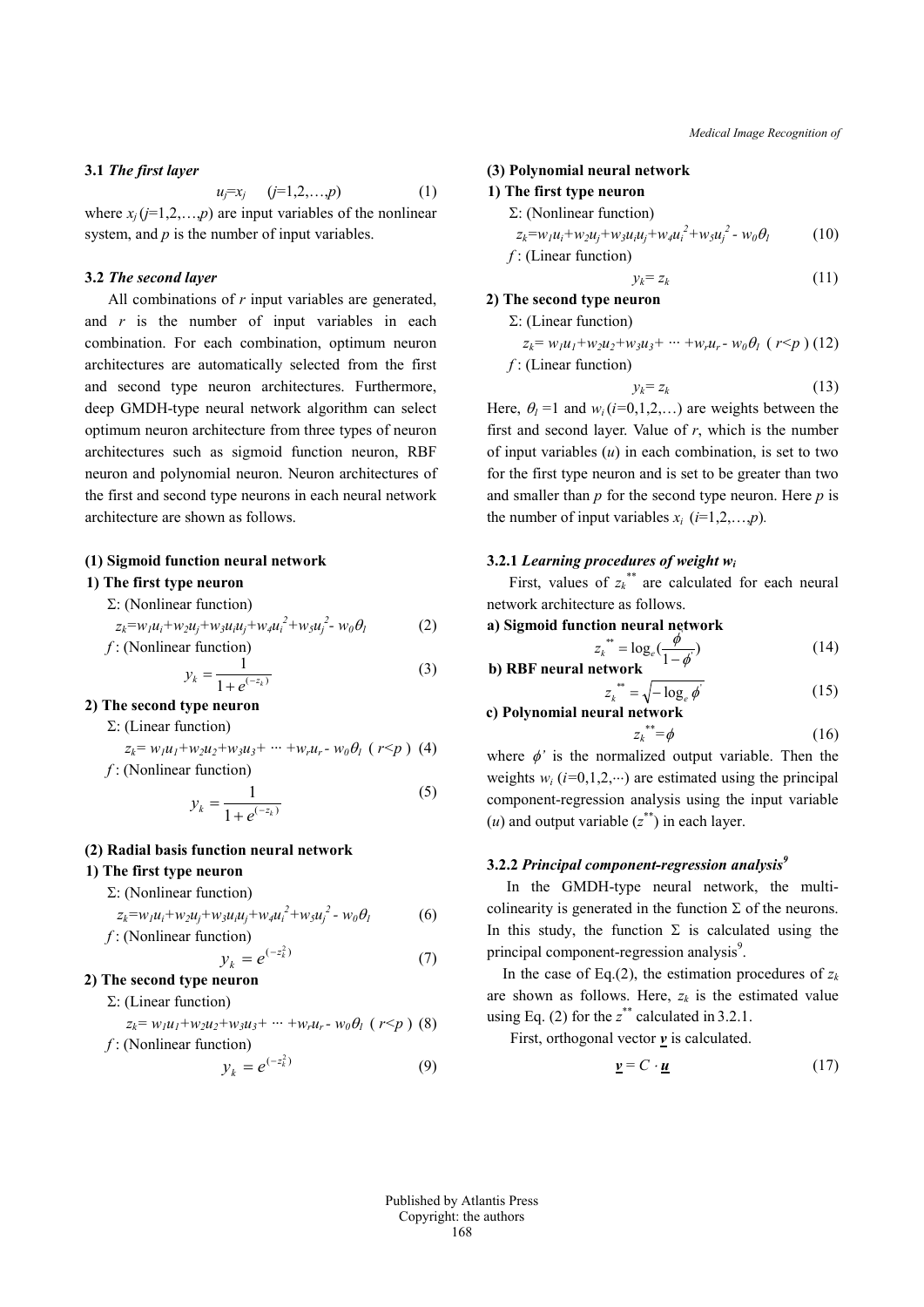Here,  $\underline{v}=(v_1,v_2,\ldots,v_5)$ ,  $\underline{u}=(u_i, u_j, u_iu_j, u_i^2, u_j^2)$ *v* is orthonormal vectors and *C* is orthonormal matrix. *C* is calculated using the following eigenvalue equation.

$$
R \cdot C = C \cdot A \tag{18}
$$

Here, *R* is a correlation matrix. Then, variable  $z_k$  is calculated using orthogonal regression analysis.

$$
z_k = \underline{\mathbf{w}}^{\mathrm{T}} \cdot \underline{\mathbf{v}} \\
= w_1 v_1 + w_2 v_2 + \dots + w_5 v_5
$$
\n(19)

Using the principal component-regression analysis, variable  $z_k$  in the function  $\Sigma$  is calculated without multicolinearity. In Eq.(19), useful principal components are selected so as to minimize AIC or PSS, and the intermediate variables  $z_k$  are constructed using selected principal components.

 For each combination, three neuron architectures which are sigmoid function neuron, RBF neuron and polynomial neuron, are generated and *L* neurons which minimize AIC or PSS, are selected for each neuron architecture. From these *L* selected neurons for each neuron architecture, estimation errors of *L* neurons are calculated. Then, neural network architecture which has minimum estimation error, is selected as deep GMDHtype neural network architecture from three neural network architectures such as sigmoid function neural network, RBF neural network and polynomial neural network.

After the type of deep GMDH-type neural network architecture is selected, output variables  $y_k$  of  $L$  selected neurons are set to input variables of neurons in the third layer.

### **3.3** *The third and successive layers*

In the second layer, optimum neural network architecture is selected from three neural network architectures. In the third and successive layers, only one neuron architecture, which is sigmoid function neuron or RBF neuron or polynomial neuron, is used for calculation and the same calculation of the second layer is iterated until AIC or PSS values of *L* neurons with selected neuron architecture, stop decreasing. When iterative calculation is terminated, neural network architecture is produced by *L* selected neurons in each layer.

By using these procedures, the deep GMDH-type neural network using the principal componentregression analysis is organized. Deep GMDH-type neural network has an ability of self-selecting optimum neural network architecture. Therefore, neural network architecture is automatically selected from three neural network architectures. Furthermore, structural parameters such as the number of layers, the number of neurons in hidden layers and useful input variables are automatically selected to minimize prediction error criterion defined as AIC or PSS.

## **4. Application to the medical image recognition of heart regions**

In this study, the heart regions were automatically recognized using the deep GMDH-type neural network and these regions were extracted. The multi-detector row CT (MDCT) images of the heart regions were used in this study.

# **4.1** *Results of the medical image recognition by the deep GMDH-type neural network*

The MDCT image shown in Fig.2 was used for organizing the neural network. *x* and *y* coordinates and the statistics of the image densities in the neighboring regions of the *N*×*N* pixels at the positions of the learning points, are used as the input variables of the neural network. Only five input variables which are the mean, the standard deviation, the variance and *x* and *y* coordinates were automatically selected as useful input variables. The output value of the neural network is zero or one. When *N*×*N* pixel region is contained in the heart regions, the neural network set the pixel value at the center of the *N*×*N* pixel region to one and this pixel is shown as the white point. The neural networks were organized when the values of *N* were from 3 to 10. It was determined that when *N* was equal to 4, the neural network architecture had the smallest recognition error. Five useful neurons were selected in each hidden layer. Fig.3 shows errors of the three types of neurons in the second layer. The sigmoid function neural network architecture was selected by the deep GMDH-type neural network algorithm. Fig.4 shows the variation of PSS values. PSS values decreased gradually and very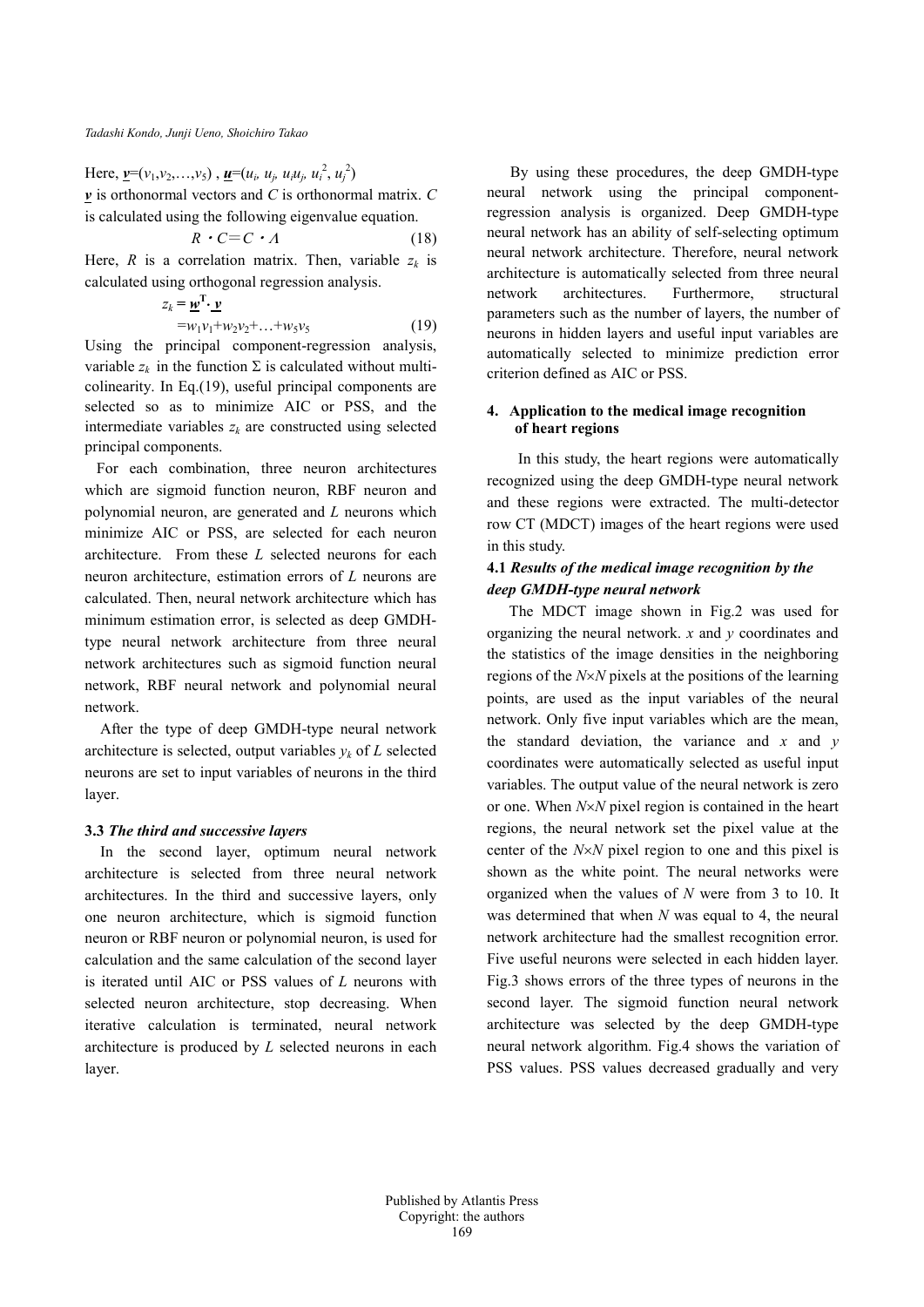*Medical Image Recognition of*

small PSS values were obtained at the tenth layer. The heart region was recognized using the organized neural network and was extracted automatically. Fig.5 shows the output image of the deep GMDH-type neural network. This output image was processed by the postprocessing analysis. In the post-processing, the small isolated regions were eliminated and the outlines of the heart regions were expanded outside by *N*/2 pixels. Fig.6 shows the output image after this processing. In order to check the matching between the original image and the output image of the neural network, the output image was overlapped on the original image of Fig.2. The overlapped image is shown in Fig.7. From Fig.7, we can see that the output image was very accurate. Fig.8 shows the extracted heart image.















Fig. 5 Output image



Fig.6 Output image after the post processing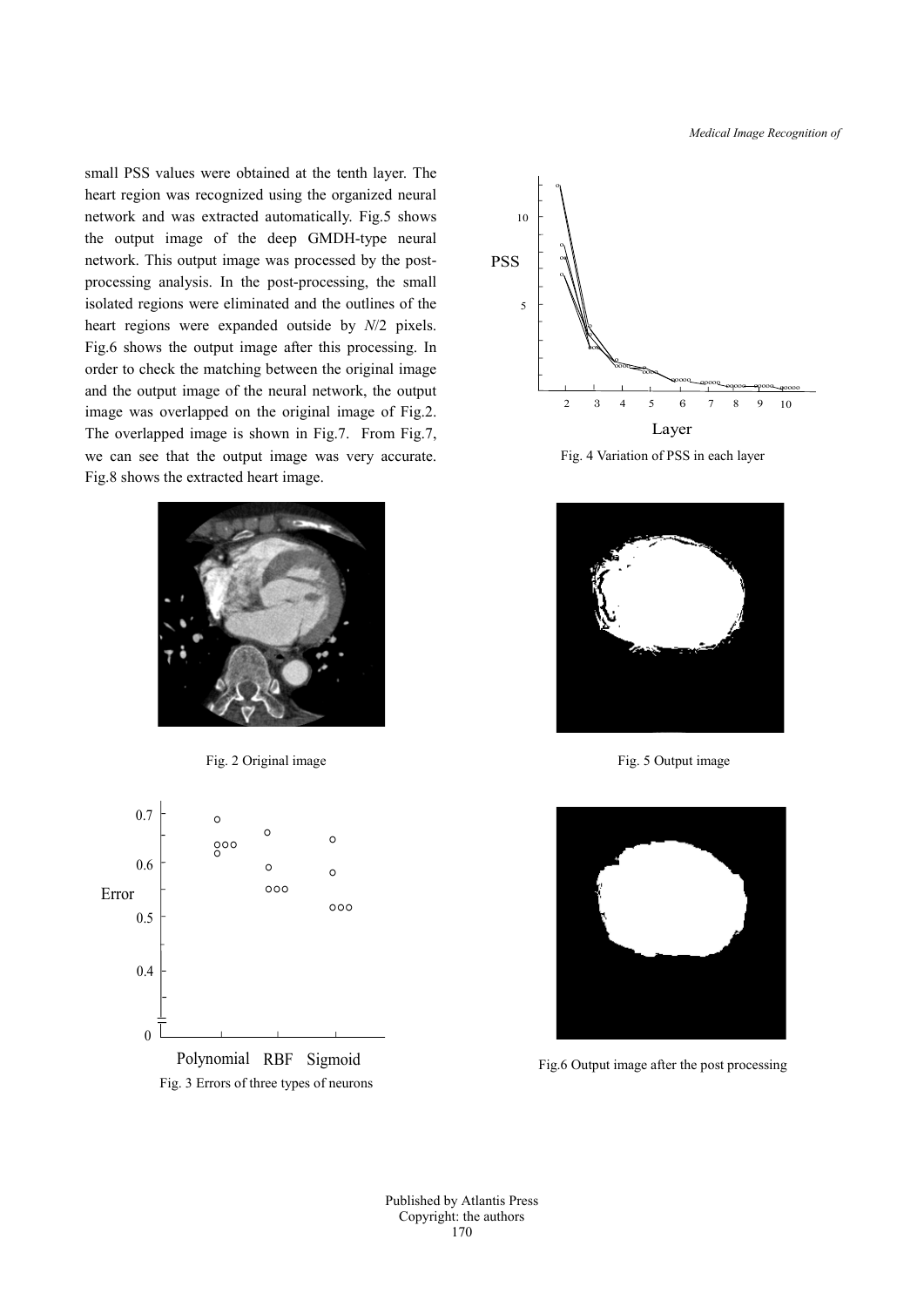

Fig. 7 Overlapped image



Fig. 8 Extracted image

## **4.2** *Extraction by the conventional neural network using sigmoid function.*

A conventional neural network trained using the back propagation algorithm was applied to the same recognition problem. The learning calculations of the weights were iterated changing structural parameters such as the number of neurons in the hidden layer and the initial values of the weights. The output images, when the numbers of neurons in the hidden layer (*m*) are 5, 7 and 9, are shown in Fig.9. These images contain more regions which are not part of the heart and the outlines of the heart are not extracted with required clarity compared with the output images obtained using the deep GMDH-type neural network algorithm, which are shown in Fig.5.



(a) *m*=5



(b) *m*=7



(c) *m*=9

Fig. 9 Output images of the conventional sigmoid function neural network